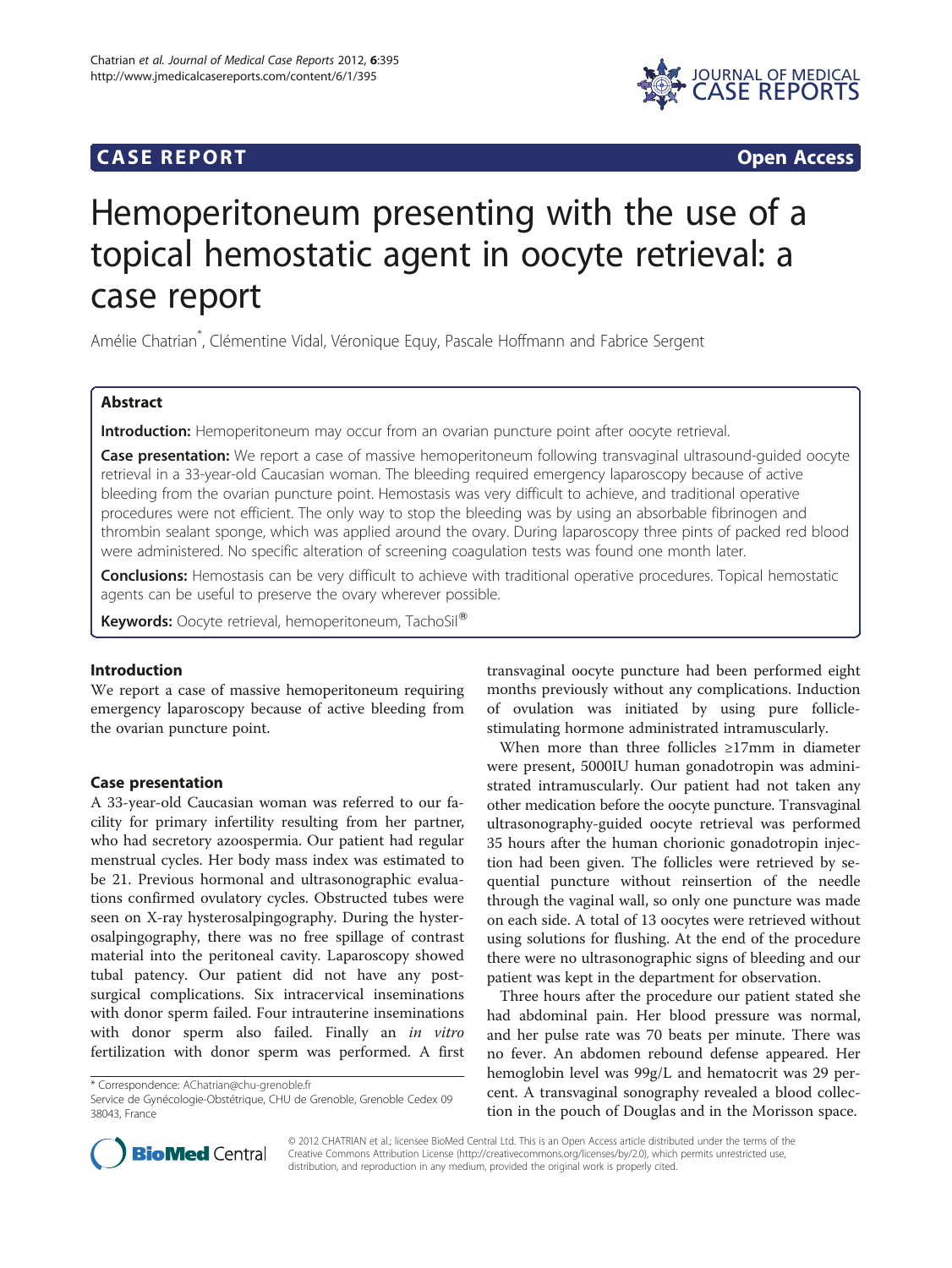Six hours after the procedure, her pain increased and our patient became pale. Her blood pressure and pulse rate were normal. The abdomen rebound defense increased. Her hemoglobin level was 90g/L and hematocrit was 26 percent. Coagulation tests showed normal prothrombin and partial prothrombin times. Transvaginal and transabdominal sonography showed massive hemoperitoneum. This severe bleeding required emergency laparoscopy, seven hours after the oocyte retrieval, finding a massive hemoperitoneum of 2.5L. At the beginning of the procedure her hemoglobin was  $77g/L$  with the HemoCue® system (the diagnosis of anemia can be accomplished by assessing hemoglobin concentration with point-of-care testing devices as the HemoCue<sup>®</sup> test system, HemoCue France, 77100 MEAUX). No pelvic vessel lesions had been observed. Hemoperitoneum was evacuated and active bleeding from the left ovarian puncture point was noted (Figure 1). Hemostasis was difficult to achieve. Traditional operative procedures such as bipolar coagulation, use of hot water or use of oxidized cellulose hemostats (Surgicel $^{\circledR}$ ) were not efficient. Eventually the only way to stop bleeding was human fibrinogen and thrombin sponge (TachoSil®, Nycomed, Denmark), which was applied around the ovary (Figure 2). During laparoscopy three pints of packed red blood were administrated.

Her post-operative hemoglobin level was 111g/L, and hematocrit was 32 percent.

Our patient was discharged from hospital after two days. A transvaginal sonography procedure was performed within 10 days, and this did not show any blood collection. No specific alteration of screening coagulation tests was found one month later.

All embryos were allocated to a cryopreservation protocol and at this time our patient has not had the embryos transferred.



Figure 1 Active bleeding from the left ovarian puncture point.  $\Box$  amount of blood loss [[4\]](#page-2-0).



Figure 2 Use of fibrinogen and thrombin sealant sponge.

# **Discussion**

Ultrasonographically-guided vaginal oocyte recovery, used to collect oocytes for in vitro fertilization, is a relatively atraumatic method with rare complications. It was first described by Wikland et al. in 1985 [[1](#page-2-0)]. This procedure is fast and easy, and has proved to be efficient with minimal discomfort for patients. It can be performed with local anesthesia. However, the aspiration needle may injure the fine vascular network of blood vessels on the ovarian surface and theca interna layer or damage the adjacent pelvic organs. The subsequent complications are vaginal hemorrhage (8.6 percent), vaginal hemorrhage with loss of more than 100ml of blood (0.8 percent), hemoperitoneum (0.07 percent), punctured iliac vessels (0.04 percent), and post-operative pelvic infection (0.6 percent) [[2\]](#page-2-0).

Severe intraperitoneal bleeding was defined as a decrease in hemoglobin level, hematocrit level and blood pressure, and a medium to large volume of pelvic fluid.

Few cases of acute hemoperitoneum have been reported in the literature. To reduce their occurrence and severity, the patient must be kept in the ward for at least four hours post-procedure to control blood pressure, pulse rate, vaginal bleeding, diffuse abdominal pain or vomiting. Overall, most patients tolerate the pain. The pain level increases with the number of oocytes retrieved [[3\]](#page-2-0).

Blood loss that should be considered 'normal' in the first 24 hours after non-complicated transvaginal oocyte retrieval has been estimated to be approximately 230ml.

The reduction of hemoglobin has been estimated to be 1.6±0.8g/100ml. Several parameters were considered: the number of follicles aspirated, the number of oocytes collected, the pre-ovulatory E2 levels, and the duration of the procedure; this was without correlation with the